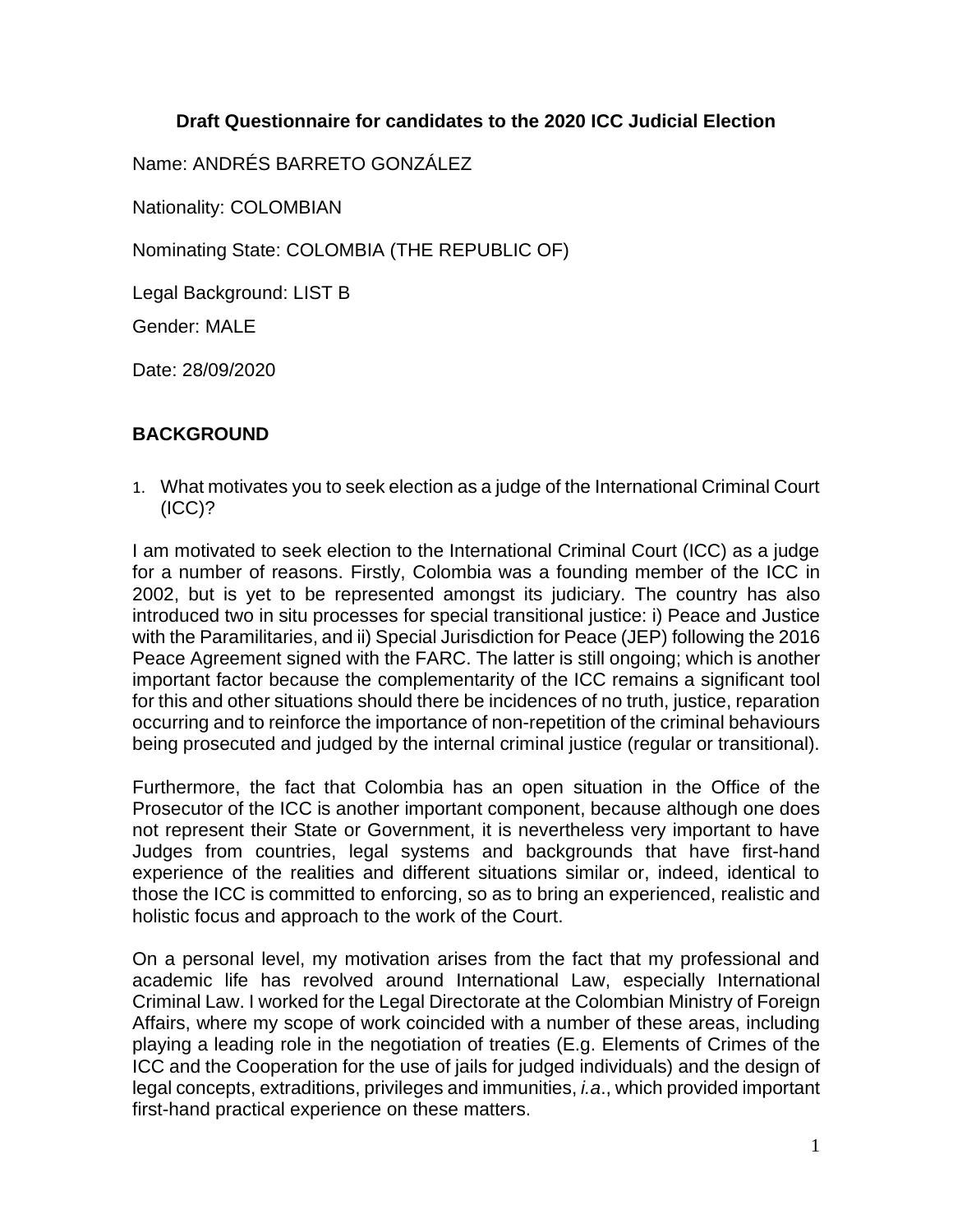Whilst working as a lawyer in private practice, I managed the firm's International Practice, where the focus of my work was predominantly on helping individuals and companies avoid committing any (generally speaking economic) criminal offences through the implementation of Compliance Programmes.

Between 2017-2018, I was lead advisor for the investigation and subsequent presentation on the situation in Venezuela (referencing Nicolás Maduro Moros among others) to the Office of the Prosecutor at the International Criminal Court, which was supported by several members of the Colombian and Chilean Senate, led by former Senator Iván Duque, currently Colombia´s President.

I have also served as an attorney for three of Bogotá's local Mayors, where I handled administrative, police and criminal offences in different districts of Colombia's capital city (2018).

Previously, I was Director of International Relations for Bogotá's Mayor's Office, representing the Colombian capital in all their international activity, including partnerships and alliances with foreign governments, and presenting different programmes and strategies related to international affairs to the National Government. I represented Bogotá before different cooperation organisations and in various social and humanitarian programmes involving migrants, victims of international crime and people trafficking (2011 – 2012).

At Colombia´s Ministry of Foreign Affairs, I was responsible for preparing and issuing legal concepts on Public and International Law on behalf of the office of the Minister and Vice Ministers. I also led on international judicial cooperation and international criminal law, including assuming responsibility for extradition channels and serving as the main negotiator for various instruments for cooperation and control created with different foreign governments. At times, I was Acting Head of the International Judicial Affairs Directorate, deputising in the absence of the Director. (2010 – 2011).

I was also responsible for providing legal counsel on behalf of the Protocol Directorate at the Ministry of Foreign Affairs, as well as designing legal concepts around privileges, immunities and their relationship with Public and International Law. I managed diplomatic channels with different missions, including embassies/high commissions, international organisations, special missions and consular/commercially accredited in Colombia, liaising with the national authorities, particularly focused on judicial and administrative procedures. I negotiated relevant chapters on privileges and jurisdictional immunities in international treaties. And, again, I deputised as Head of Department in the absence of the General Director of Protocol. (2009 – 2010).

During my first period at the Ministry of Foreign Affairs, I was the lawyer charged with overseeing the processing of approved laws for treaties, treaty negotiations and providing legal and administrative representation of the organisation. As such, I was responsible for treaties on International Criminal Law, double taxation agreements,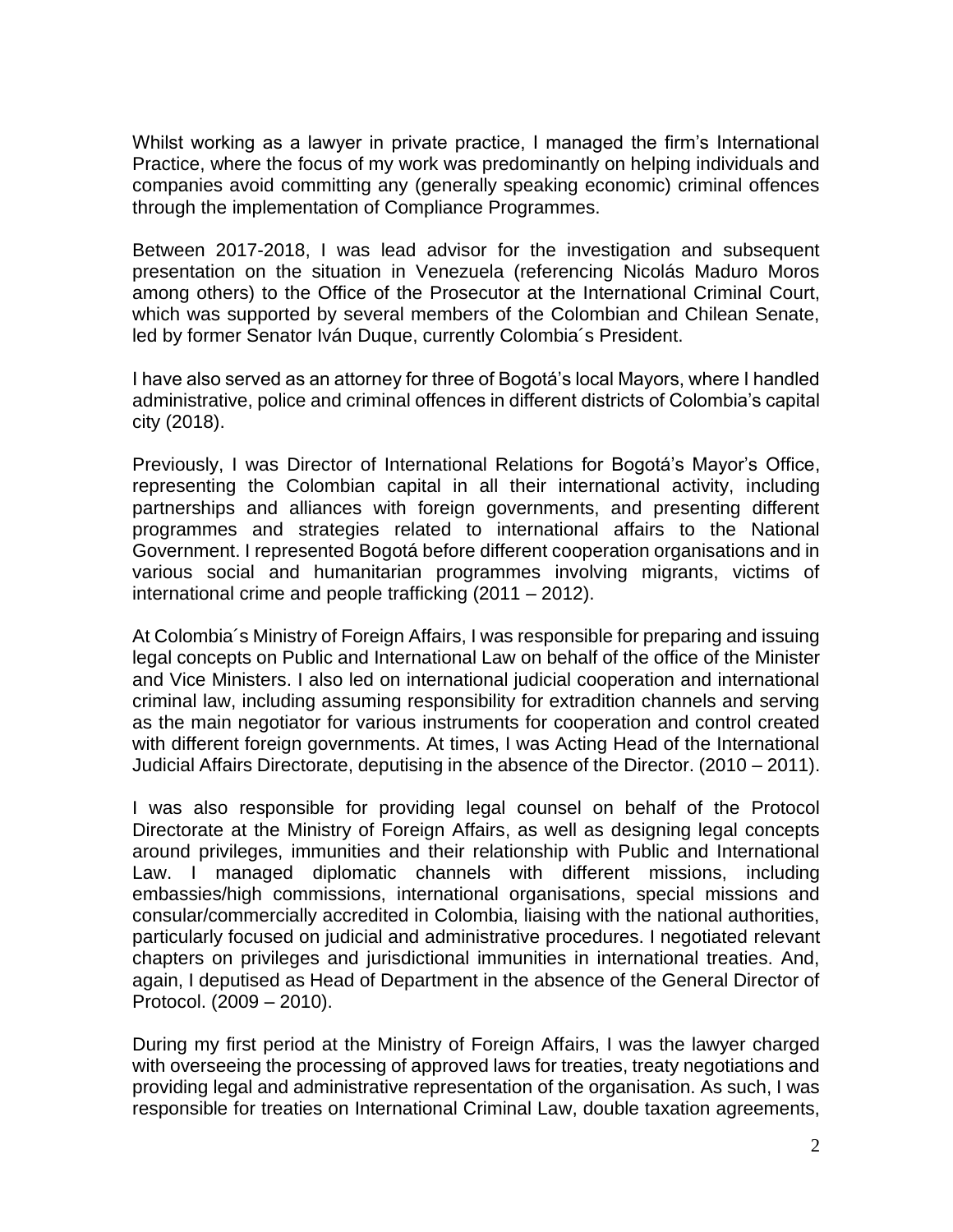memoranda of understanding, as well as treaties and agreements on promotion and investment protection and the wider creation of legal concepts on Public and International Law (2005 – 2006).

It is also worth mentioning that I carried out my legal internship at the Presidency of Colombia, in what was then known as their Humanitarian Affairs Office, where I was responsible for responding to petitions, verifying terms and conditions for the provision of emergency humanitarian aid, responding to lawsuits, verifying the delivery of international cooperation support and of other subsidies and services provided by the State to support displaced populations victims of the armed conflict.  $(2003 - 2004)$ .

Last but not least, I have been a longstanding scholar of international law, predominately focusing on human rights and international humanitarian law for over ten years. Furthermore, my research and publications have always revolved around international criminal law, universal jurisdiction and the ICC. (2008 – 2018).

I hold two Masters Degrees: one in International Studies from the Law School of the University of Barcelona (2008), where my thesis about State Sovereignty and the ICC was marked 'outstanding', and the second in International Affairs from the Universidad Externado (a joint degree with Columbia University and SciencesPo), where my thesis explored universal jurisdiction and the principle of complementarity, this was also marked with a special mention of "excellence" (2012).

My publications and academic research have focused on the Law of Armed Conflicts, International Humanitarian Law, the International Crime of Persons Trafficking and Human Rights Law. I have also reviewed books about International Law, with further publications looking at Economic Rights, mostly Competition Law and Consumer Protection.

2. What do you believe are the most important challenges and achievements of the ICC in its first 18 years?

Whilst the Court has a strong reputation internationally, I would say that the delay in various cases and, on a practical level, the relatively small number of cases that are properly prosecuted in order to be judged, are areas that tend to stand out when one looks at its overall operation.

Elsewhere, there appears to be a geographical bias in so far as that the majority of cases are from Africa, and to a lesser extent the Middle East, which is another criticism that is frequently levied at the ICC, alongside the lack of cooperation within certain jurisdictions to facilitate the capture of those people who abuse their privileges, immunities or who bypass the Court's jurisdiction to avoid being brought to justice.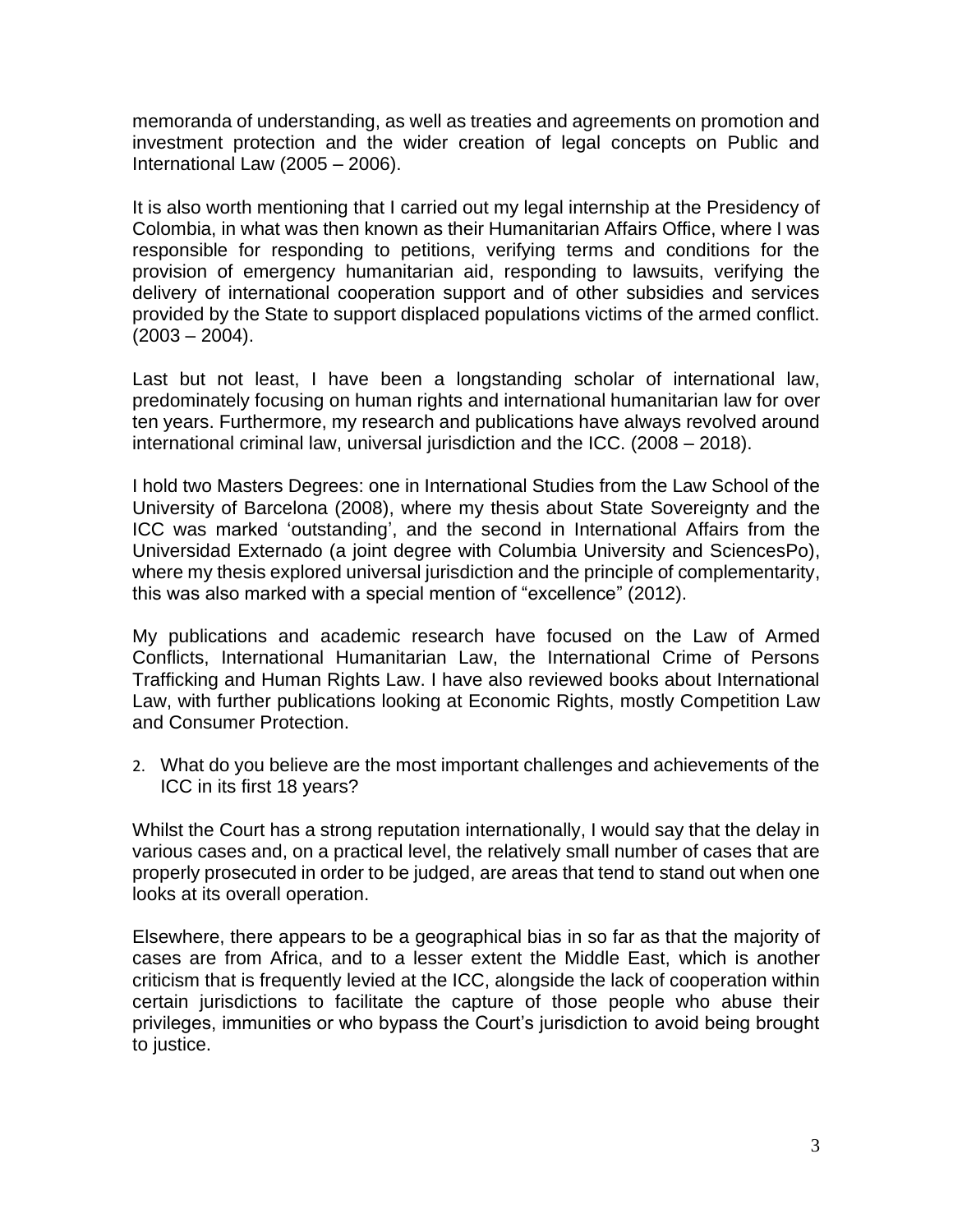Looking at the Court from an outsider's perspective, I would suggest broader representation among the judges, with a view to hopefully incorporating younger, more enthusiastic candidates from around the world who can bring fresh perspectives. I'd also recommend encouraging more diverse experience that includes the likes of litigation, academia and legal consultancy, among others*.* A further suggestion would be that the Court pursues more judgments and convictions, particularly in the case of ongoing situations that risk breaking international law, and that it expands its focus beyond African states and post-conflict cases to also pursue international criminals whilst they are still in office.

Without a doubt, the Court has made a number of major decisions that have been very important in the international arena; however, I still believe that there is more that could be done to increase the number of prosecutions and to ensure more effective sentencing.

Furthermore, the lack of commitment from certain States with the Court and the Office of the Prosecutor can hinder its ability to conduct independent and in-depth investigations and to sanction international crime effectively.

Other obstacles for the Court include the way in which Member States are inclined to denounce the Rome Statute in order to leave the ICC, which is a major challenge that they must overcome.

3. What do you believe are some of the major challenges confronting the ICC and Rome Statute system currently and in the coming years?

As with any major international organisation, the ICC and Rome Statute system face a number of challenges in the coming years. One of the most fundamental of these is that the Court must find ways to strengthen and achieve a more fluid and concrete cooperation between States, international organisations and NGOs, in order to secure greater resources (including technological) and donations, *i.a.*, which is something I believe is of paramount importance for the ICC.

Another major challenge facing the ICC is that it must take decisive action in various situations around the world, such as the ongoing violations taking place in Latin America, the Middle East, Africa and Asia. This will continue to place enormous pressure not only on the Court, but also more generally on the protection of human rights and the international humanitarian legal system.

As previously stated, I also think the ICC needs to look at increasing representation amongst its judges – ideally bringing in younger, dynamic candidates from around the world, with diverse experience in areas such as litigation, academia and legal consultancy, among others, who can bring fresh perspectives. Similarly, I respectfully suggest that the Court pursues more judgments and convictions, particularly in the case of ongoing situations that risk breaking international law, and that it expands its focus beyond African states and post-conflict cases to also pursue international criminals whilst they are still in office.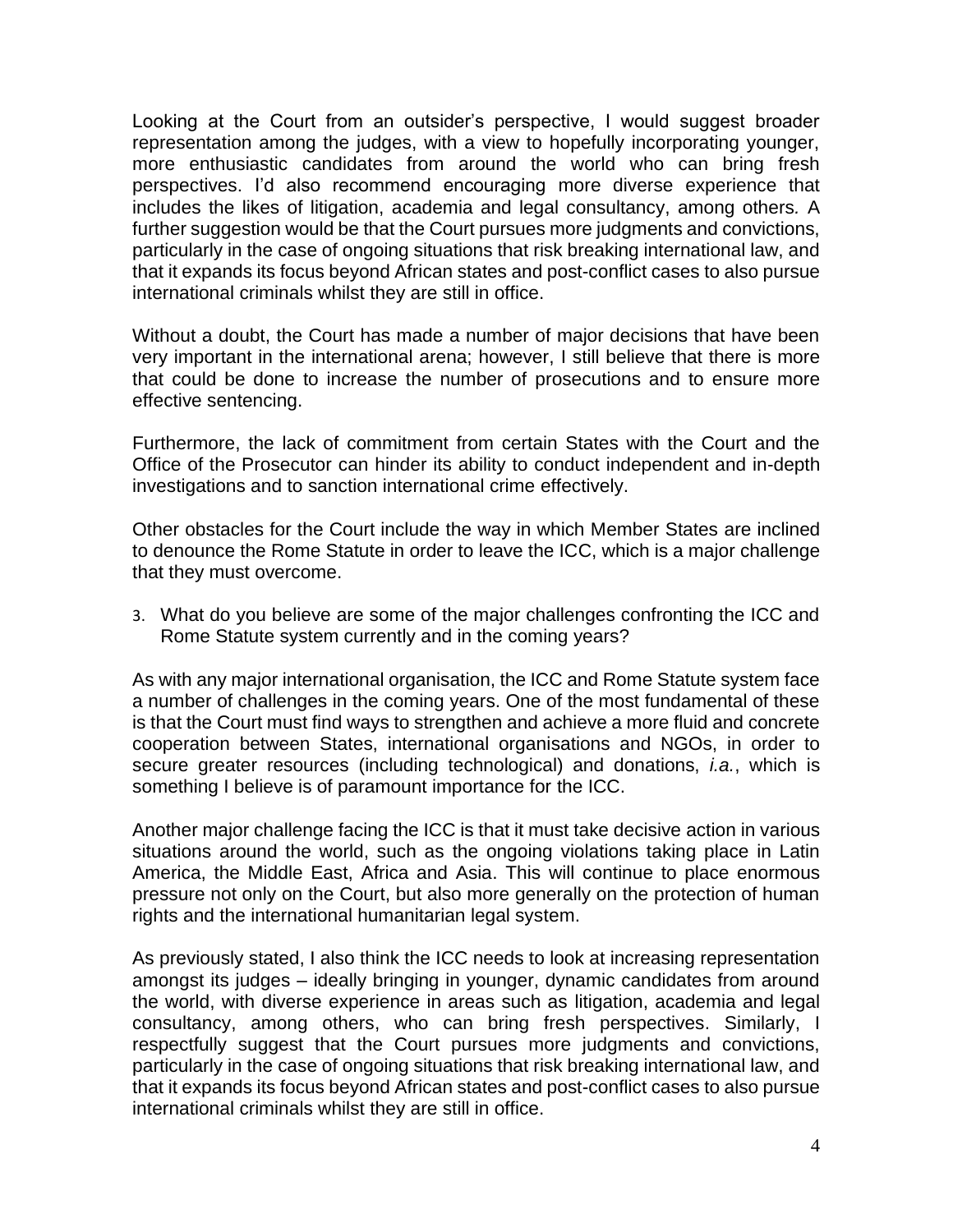In the same way, the ICC (both the Office of the Prosecutor and the Honourable Judges) should have to comply with a strict code of conduct and the most transparent and independent oversight mechanisms, in order to protect their mandate and uphold their decisions with no element of doubt about their integrity.

# **LEGAL SYSTEM**

- 4. The Rome Statute seeks judges representing all of the world's major legal systems.
	- a) Which legal system is your country part of?

Civil or Continental Law.

a) Please describe any knowledge or experience you have working in or with other legal systems.

I am currently Colombia's Superintendent of Industry and Commerce, a position which requires me to serve as the Colombian Competition Authority. In this capacity, I not only lead investigations, but I am also responsible for administering the consequences in the form of sanctions for any administrative or criminal malpractice that the Superintendence uncovers. Within my jurisdiction, I am able to investigate and sanction a number of different crimes, namely cartels, collusions, bid-rigging, economic, consumer and intellectual property offences, as well as contraband.

International cooperation is a cornerstone of our work, and we work alongside the Authorities that belong to the International Competition Network, as well as the OECD. We also have bilateral agreements to enforce decisions, carry out investigations, cooperate in judicial matters tackling cartels and for the detection and prevention of other crimes.

Additionally, whilst working as a lawyer in private practice, I managed the firm's International Practice, where the scope of work was predominantly focused on helping individuals and companies avoid committing any (generally speaking economic) criminal offences through the implementation of Compliance Programmes.

Finally, whilst working in the Colombian Ministry of Foreign Affairs, I was responsible for extraditions, privileges and immunities and transnational crime, which required ongoing, day-to-day cooperation with various judicial and executive authorities in other countries that operated under a range of legal systems in order to undertake the procedures, gather evidence, transfer individuals, enforce judgments*, i.a.*

### **LANGUAGE ABILITIES**

5. The Rome Statute requires every candidate to have excellent knowledge of and be fluent in English or French.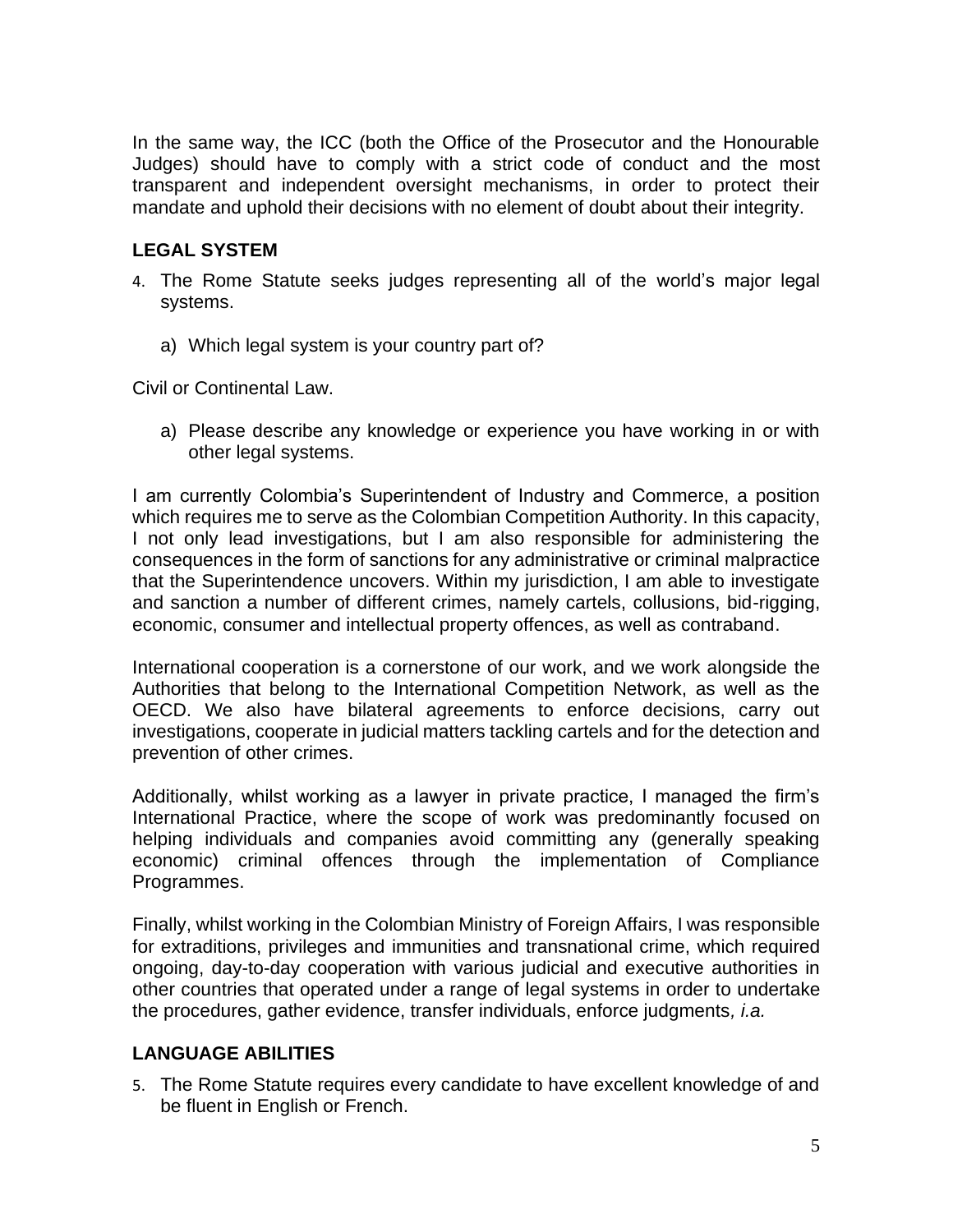a) What is your native language?

# Spanish

b) What is your knowledge and fluency in English? If it is not your native language, please give an example of your experience working in English.

English is my second language and I have a high level of fluency (written, spoken and understanding) in my command of the language. I received bilingual education (English/Spanish) throughout my childhood and again at university and as part of my postgraduate studies. Furthermore, I have been required to work in English in a professional capacity for both for the public and private sector as a lawyer, consultant and most recently as a regulatory authority.

For example, the positions I have held at the Colombian Ministry of Foreign Affairs, as Director of International Relations for Bogotá D.C., were all bilingual roles. In my current capacity as Colombia´s Superintendent of Industry and Commerce, where I am the national Competition, Data Protection, Consumer and Industrial Property Authority, I represent the country before the OECD, UNCTAD, WIPO, International Competition Network (ICN) and the International Consumer Protection and Enforcement Network (ICPEN), among others all of which require a high level of fluency in English*.*

I have also been called upon to advise numerous clients and law firms using English as part of my private practice working in International Private Law, dispute settlement, *i.a.*

c) What is your knowledge and fluency in French? If it is not your native language, please give an example of your experience working in French?

My current knowledge of French is basic, tourist level. However, as a Latin-based language, there are a number of parallels with Spanish, which helps with general understanding. I am also working to study and improve my French as a third language.

# **LIST A OR B CRITERIA**

- 6. Your response to this question will depend on whether you were nominated as a List A candidate or a List B candidate.
	- a) For **List B** candidates:
		- How would you describe your competence in criminal law and procedure?

1. I would describe my competence in criminal law and procedure as good. I am currently Colombia's Superintendent of Industry and Commerce, a position which requires me to serve as the Colombian Competition Authority. In that capacity, I not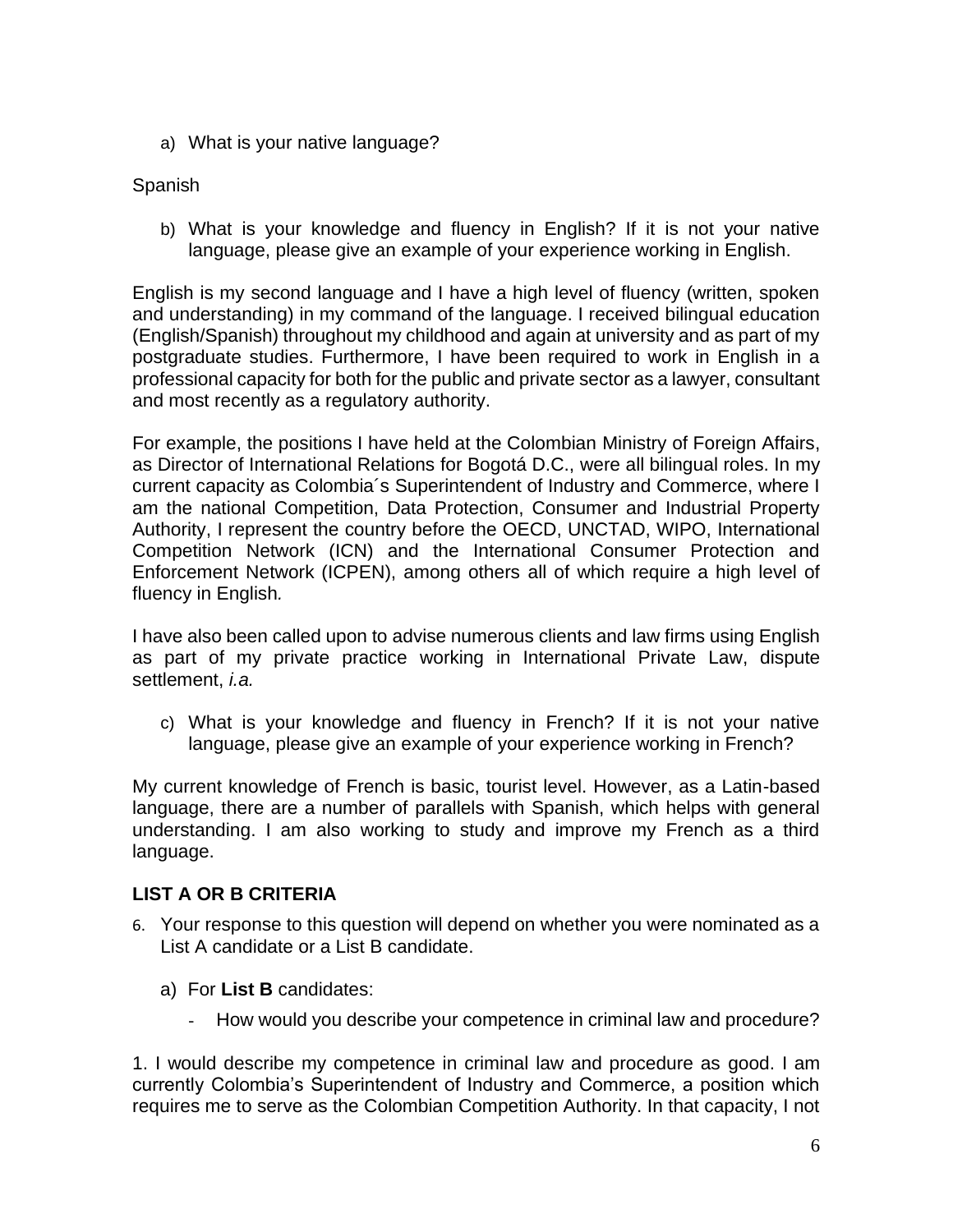only lead investigations, but I am also responsible for administering the consequences in the form of sanctions for any administrative or criminal malpractice that we uncover. Within my jurisdiction, I am able to investigate and sanction a number of different crimes, namely cartels, collusions, bid-rigging, economic, consumer and intellectual property offences, as well as contraband.

Additionally, whilst working as a lawyer in private practice, I managed the firm's International Practice, where the scope of work was predominantly focused on helping individuals and companies avoid committing any (generally speaking economic) criminal offences through the implementation of Compliance Programmes.

- How would you describe your experience in criminal proceedings?

At Colombia´s Ministry of Foreign Affairs, I was responsible for preparing and issuing legal concepts on Public and International Law on behalf of the office of the Minister and Vice Ministers. I also led on international judicial cooperation and international criminal law, including assuming responsibility for extradition channels and serving as the main negotiator for various instruments for cooperation and control created with different foreign governments. At times, I was Acting Head of the International Judicial Affairs Directorate, deputising in the absence of the Director.

I have significant experience in this area, having served as lead counsel, deputy counsel, legal representative, legal advisor, and public servant in charge of legal and judiciary representation. I have experience both as an authority, investigator, counsel, and attorney in matters related to international law, both as plaintiff and defendant across the public and private sectors.

# **OTHER EXPERTISE AND EXPERIENCE**

The ICC is a unique institution, as such ICC judges face a number of unique challenges (including managing a regime of victims' participation and witness protection in complex situations, including of ongoing conflict). Even judges with significant prior experience managing complex criminal trials may not necessarily possess requisite skills and knowledge needed to manage these challenges.

7. Is there any area of expertise, knowledge or skillset which you would like to enhance through workplace trainings?

I am fortunate that my work experience to-date has meant that I have encountered a number of challenging situations, as well as being exposed to the different transitional justice systems that have been introduced in Colombia. Additionally, I have received both academic and professional training in criminal matters, procedure, human rights and other disciplines that have served to support me in academic and practical situations whilst serving as lead counsel, deputy counsel, legal representative, legal advisor, and public servant in charge of legal and judiciary representation.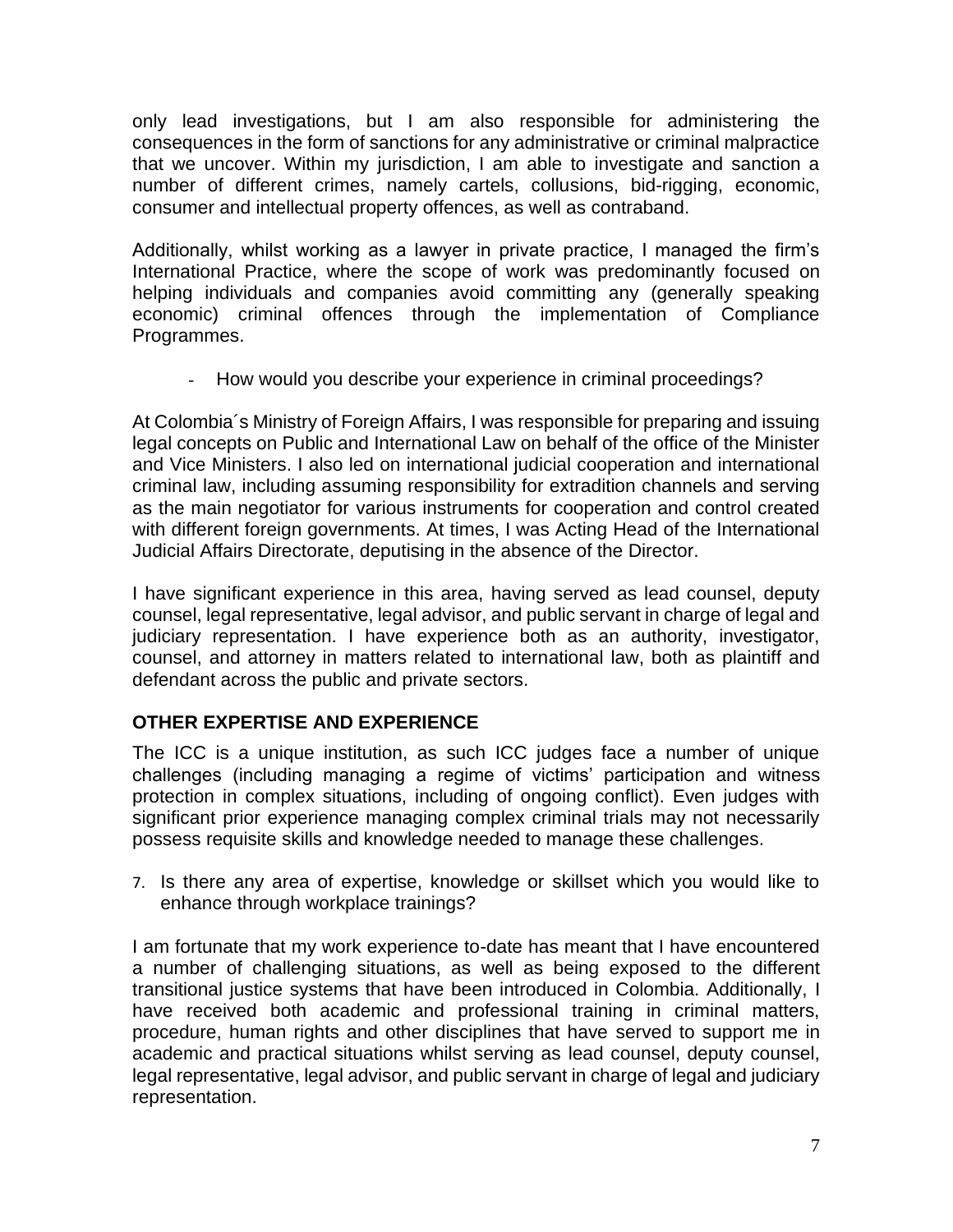I have professional experience both as an authority, investigator, counsel, and attorney in matters related to international law, both as plaintiff and defendant.

Currently, I am Colombia's Superintendent of Industry and Commerce, a position which requires me to serve as the Colombian Competition Authority. In that capacity, I not only lead highly complex investigations, but I am also responsible for administering the consequences in the form of sanctions for any administrative or criminal malpractice that we uncover. Within my jurisdiction, I am able to investigate and sanction a number of different crimes, namely cartels, collusions, bid-rigging, economic, consumer and intellectual property offences, as well as contraband. The backdrop to these cases is almost always incredibly complicated, sometimes with a global reach and I am required to operate with the utmost integrity and professionalism.

Previously, whilst working at Colombia´s Ministry of Foreign Affairs, I led on international judicial cooperation and international criminal law, including assuming responsibility for extradition channels and serving as the main negotiator for different instruments for cooperation and control created with different foreign governments. At times, I was Acting Head of the International Judicial Affairs Directorate, deputising in the absence of the Director. Additionally, I have acquired expertise by working in the Legal Directorate of the Colombian Ministry of Foreign, where I was required to lead on the negotiation, overseeing and enforcement of treaties on international crimes, international judicial cooperation, imprisonment, extraditions, privileges and immunities, *i.a*., which gives me a practical background on these highly complex matters.

That said, I firmly believe that there is always room to learn more and to expand one's experiences. I am currently studying very closely the transitional justice systems that are being introduced in Colombia with a view to gaining an improved understanding of how these can be successfully implemented to ensure adequate representation and reparations for victims and with the utmost legality.

8. Please provide examples of your legal expertise in other relevant areas such as the crimes over which the ICC has jurisdiction, the management of complex criminal and mass crimes cases, or the disclosure of evidence.

Between 2017-2018, I was lead advisor for the investigation and subsequent presentation on the situation in Venezuela (referencing Nicolás Maduro Moros among others) to the Office of the Prosecutor at the International Criminal Court, which was supported by several members of the Colombian and Chilean Senate, led by former Senator Iván Duque, currently Colombia´s President. As part of the presentation, I was required to study/analyse the situation in Venezuela, clearly detailing where International Law was being broken.

When it comes to legal expertise in other relevant areas, as previously detailed, I have significant experience having served as lead counsel, deputy counsel, legal representative, legal advisor, and public servant in charge of legal and judiciary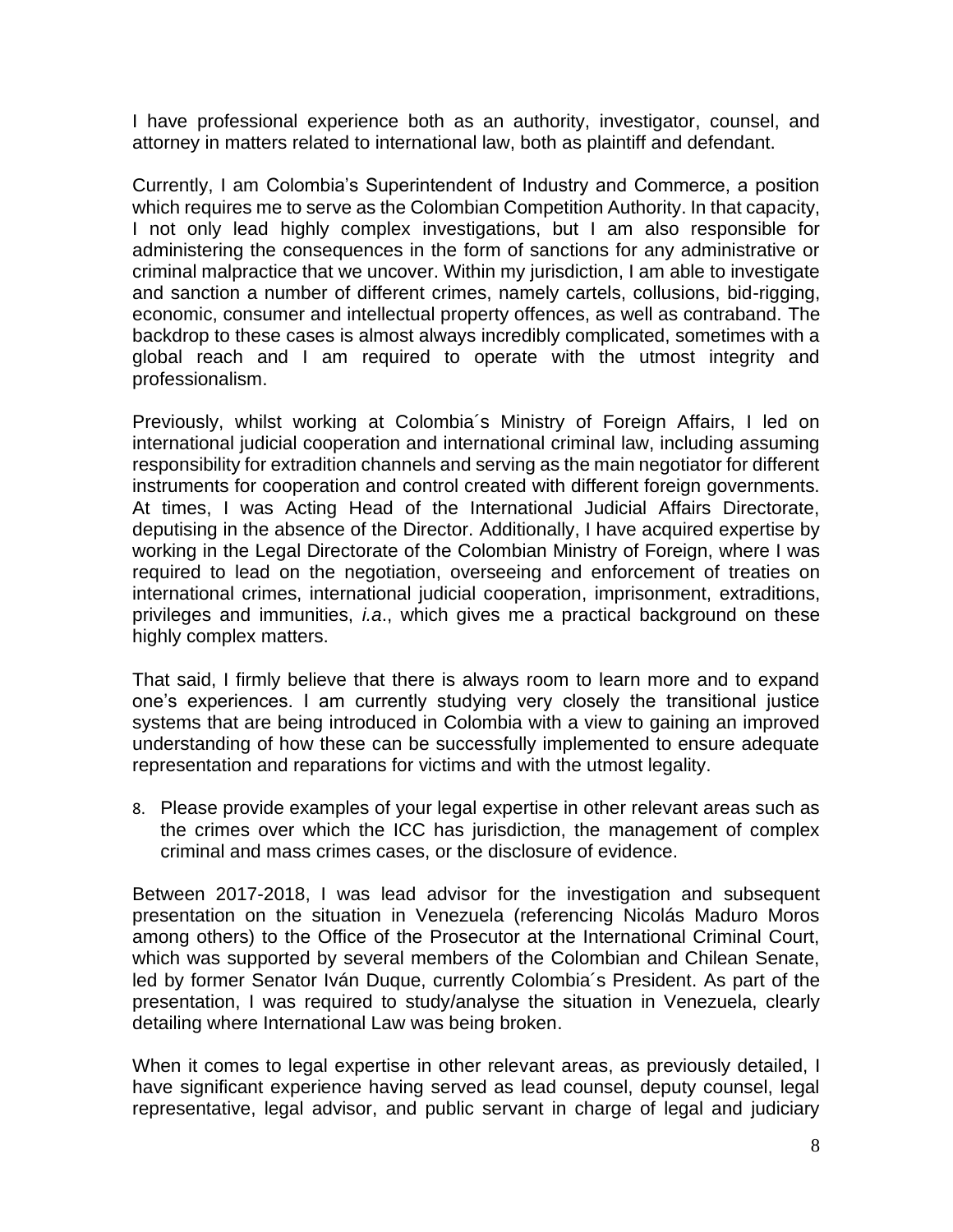representation. I have experience both as an authority, investigator, counsel, and attorney in matters related to international law, both as plaintiff and defendant.

At Colombia´s Ministry of Foreign Affairs, I was responsible for international judicial cooperation and international criminal law, including assuming responsibility for extradition channels, which required a detailed working knowledge of the disclosure of evidence and the management of complex cases with a global reach.

I was also responsible for providing legal counsel on behalf of the Protocol Directorate, as well as designing legal concepts around privileges, immunities and their relationship with Public and International Law. I managed diplomatic channels with different missions, including embassies/high commissions, international organisations, special missions and consular/commercially accredited in Colombia, liaising with the national authorities, particularly focused on judicial and administrative procedures, which, again, required in-depth working knowledge of the presentation of evidence and the diplomatic management of often very complicated situations.

I carried out my legal internship at the Presidency of Colombia, in what was known as their Humanitarian Affairs Office at the time, where I was responsible for responding to petitions, verifying terms and conditions for the provision of emergency humanitarian aid, responding to lawsuits, verifying the delivery of international cooperation support and of other subsidies and services provided by the State to support displaced populations victims of the armed conflict. Here there were many incidences related to mass crime and other highly complex criminal cases.

And, to conclude, in my current capacity as Colombia's Superintendent of Industry and Commerce, I not only lead investigations, but I am also responsible for administering the consequences in the form of sanctions for any administrative or criminal malpractice that we uncover. Within my jurisdiction, I am able to investigate and sanction a number of different crimes, namely cartels, collusions, bid-rigging, economic, consumer and intellectual property offences, as well as contraband. Many of these are highly complex criminal cases that require cooperation with other national and international organisations.

9. Please describe the aspects of your career, experience or expertise outside your professional competence that you consider especially relevant to the work of an ICC judge.

I believe that being a Latin American (Colombian) professional, whose formative years were spent during some of the most challenging for Colombia, has given me a unique perspective and a number of important, first-hand, real-life experiences.

Colombia is a country that has faced enormous conflict – and continues to face challenges that it needs to overcome in order to secure greater peace and stability. My own personal experiences growing up there, coupled with my studies and professional background leads me to believe that I could help to clarify or at least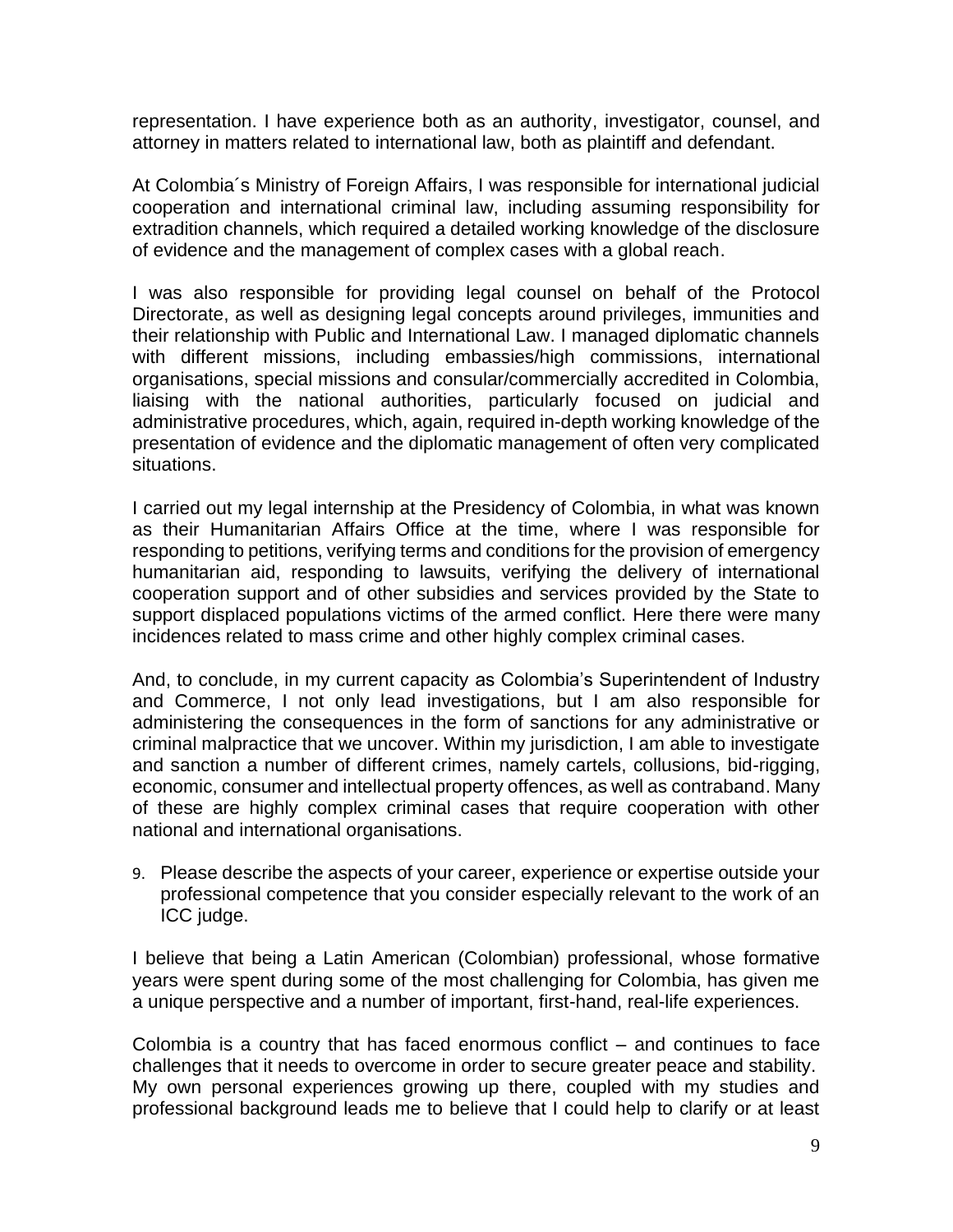contribute ensuring balance and perspective within the Court. I am fortunate that my 'domestic' experiences at a national level in Colombia are complemented by time spent abroad, which provides an important international dimension and perspectives. I strive to ensure a balanced, holistic approach between the professional, academic and personal, which I hope allows me to objectively assess the life and equilibrium in countries during their most challenging times.

There is no doubt that my first-hand experience of the education and justice systems in a country such as Colombia, including working in advocacy and enforcement *i.a.*  has been formative and provides a level of competence, comprehension and perspectives that are perhaps hard to achieve in other backgrounds and "realities".

### **EXPERIENCE AND PERSPECTIVE RELATED TO SEXUAL AND GENDER BASED CRIMES (SGBCs)**

10. Please describe any experience you may have in dealing with SGBCs, including in addressing misconceptions relating to SGBCs.

I served as Bogotá´s Director of International Relations, I represented Bogotá before different cooperation organisations and in various social and humanitarian programmes involving migrants, victims of international crime and people trafficking. There was always a focus on SGBCs, given the high incidences of femicide and the sex trafficking of, predominantly, women and minors. Bogotá is also home to the majority of Colombia's displaced communities, where additional human rights crimes – SGBCs – are prevalent.

Whilst serving as Bogotá´s Delegate District Attorney for Security and Cohabitation (Ombudsman), I was in charge of guaranteeing the protection of human rights in all activities as the official representative of the district's Public Ministry. The work here had a focus on SGBCs, due to the fact that many victims are either women, singleparent families or minors.

I have also served as an attorney for three of Bogotá's local Mayors, where I handled administrative, police and criminal offenses in different districts of Colombia's capital city. In large part, the cases I was required to work on were focused on sex trafficking and prostitution, including the exploitation of women, minors, migrant workers and the LGBTQIA community.

It is also worth mentioning that I carried out my legal internship at the Presidency of Colombia, in what was known as their Humanitarian Affairs Office at the time, where I was responsible for responding to petitions, verifying terms and conditions for the provision of emergency humanitarian aid, responding to lawsuits, verifying the delivery of international cooperation support and of other subsidies and services provided by the State to support displaced populations victims of the armed conflict. Inevitably, amidst the various crimes committed as part of the armed conflict, there were high incidences of SGBCs including the forced recruitment of minors, gender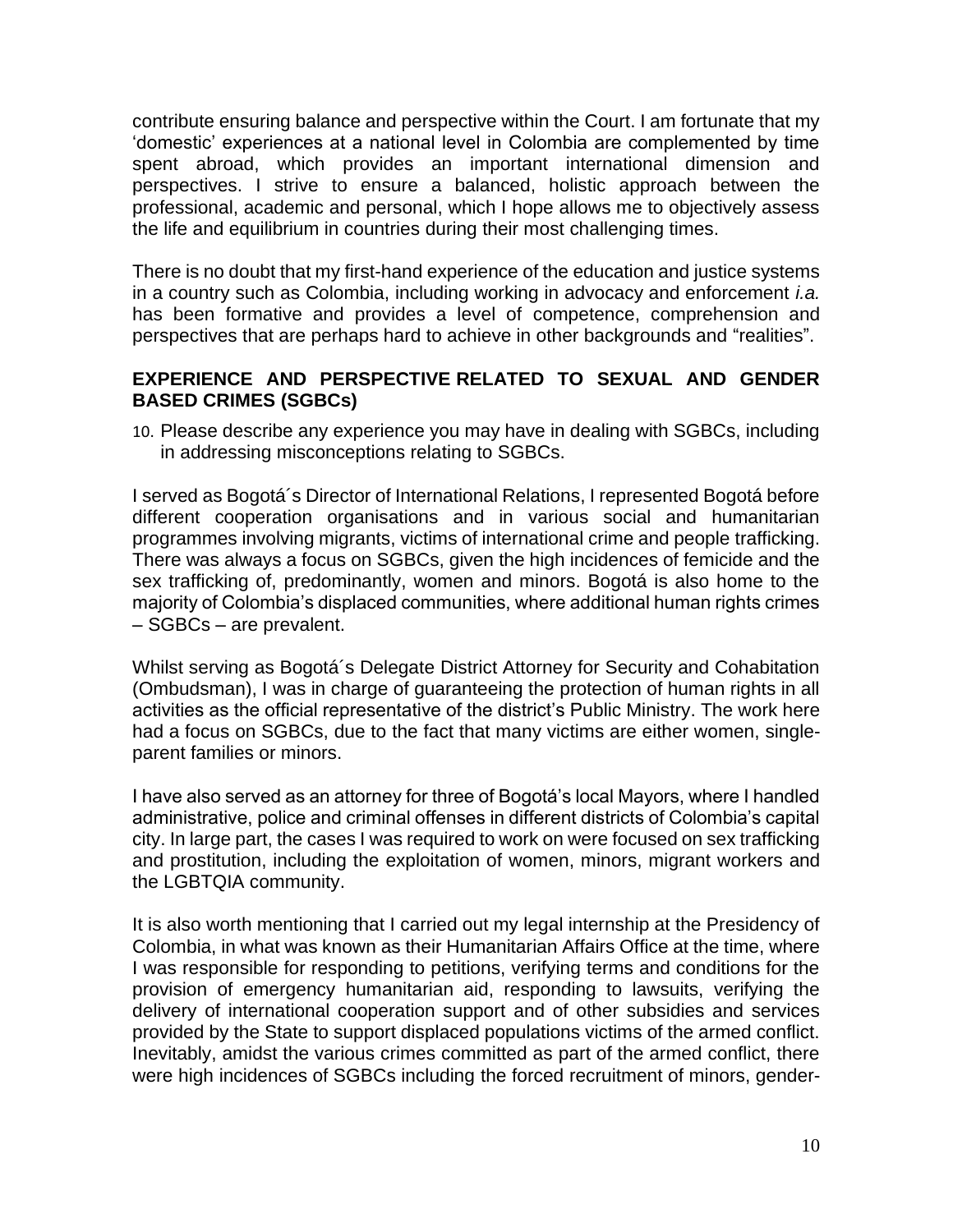based violence including femicides and the exploitation of forcibly displaced and migrant communities including people trafficking, prostitution and other offences.

# **EXPERIENCE AND PERSPECTIVE RELATED TO CRIMES AGAINST CHILDREN**

11. Please describe any experience you may have in addressing crimes against and affecting children and related issues, including dealing with child witnesses.

As per my previous response, my work as as Bogotá´s Delegate District Attorney for Security and Cohabitation (Ombudsman), as attorney for three of Bogotá's local Mayors and with the Colombian Presidency's Humanitarian Affairs Office has required me to work across various social and humanitarian programmes, working closely with migrants, displaced communities, victims of international crime and people trafficking, amongst other areas. Unfortunately in these cases there are always high incidences of crimes against or affecting minors: as victims of internal displacement, as victims of people trafficking, including sex trafficking and being forcibly recruited to work in prostitution, as victims of criminal offenses within their households (abuse, or exploitation to be used as tools for committing crimes due to the absence of criminal responsibility), amongst others.

# **EXPERIENCE AND PERSPECTIVE RELATED TO VICTIMS**

12. Please describe any experience that you may have relevant to the right of victim participation before the ICC and reparations for victims of mass atrocities.

Between 2017-2018, I was lead advisor for the investigation and subsequent presentation on the situation in Venezuela (referencing Nicolás Maduro Moros among others) to the Office of the Prosecutor at the International Criminal Court, which was supported by several members of the Colombian and Chilean Senate, led by former Senator Iván Duque, currently Colombia´s President.

13. Do you have any specialized training and/or experience in providing protection and support to victims and witnesses participating in a case?

I handle collaboration and leniency programmes in my current position as Colombia's Superintendent of Industry and Commerce. I have also handled warranties and human rights protection in extraditions, and asylum and refugee processes in my work for, and before, the Colombian Ministry of Foreign Affairs.

### **EXPERIENCE RELATED TO FAIR TRIAL CONSIDERATIONS AND THE RIGHTS OF THE ACCUSED**

14. Please describe any relevant experience implementing/advocating for the rights of the accused, including any specific experience managing fair trial considerations in criminal proceedings.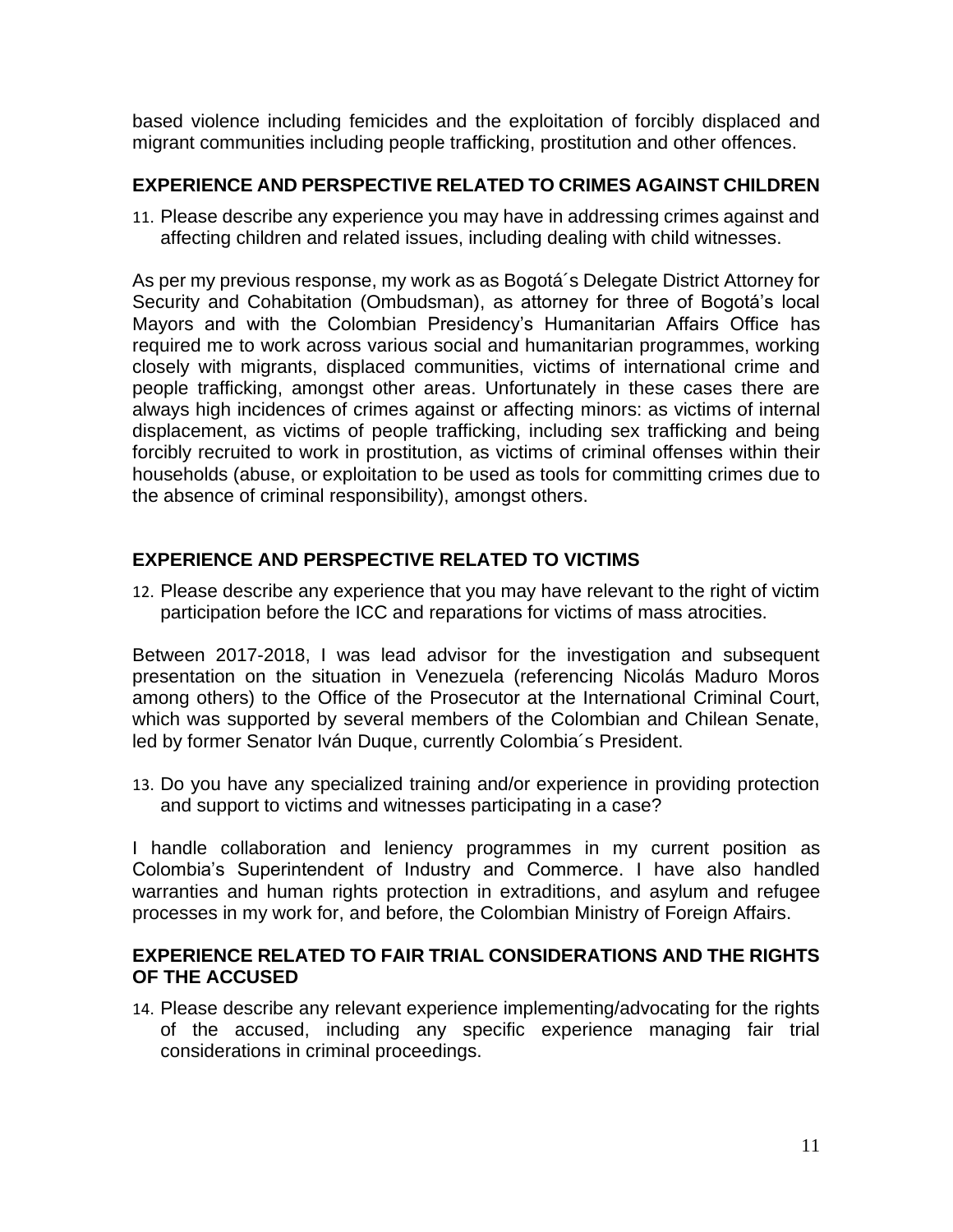I handle collaboration, leniency and compliance programmes in my current position as Colombia's Superintendent of Industry and Commerce. Whilst serving as Bogotá´s Delegate District Attorney for Security and Cohabitation (Ombudsman), I was in charge of guaranteeing the protection of human rights in all activities as the official representative of the district's Public Ministry.

I have also served as an attorney for three of Bogotá's local Mayors, where I handled administrative, police and criminal offenses in different districts of Colombia's capital city.

### **HUMAN RIGHTS AND HUMANITARIAN LAW EXPERIENCE**

15. Do you have any experience working with or within international human rights bodies or courts and/or have you served on the staff or board of directors of human rights or international humanitarian law organizations? Is so, please briefly describe this experience.

I have significant experience in this area, having served as lead counsel, deputy counsel, legal representative, legal advisor, and public servant in charge of legal and judiciary representation. I have experience both as an authority, investigator, counsel, and attorney in matters related to international law, both as plaintiff and defendant.

I carried out my legal internship at the Presidency of Colombia, in what was then known as their Humanitarian Affairs Office, where I was responsible for responding to petitions, verifying terms and conditions for the provision of emergency humanitarian aid, responding to lawsuits, verifying the delivery of international cooperation support and of other subsidies and services provided by the State to support displaced populations victims of the armed conflict. This required continual liaison with international human rights bodies/NGOs, international stakeholders and other organisations.

I represented the City of Bogotá (Colombia´s capital city) before different national and international cooperation organisations and in various social and humanitarian programmes involving migrants, victims of international crime and people trafficking.

I am a member of the Colombian Academy of International Law (ACCOLDI), where we intervene in constitutional procedures. I am also a member of the International Bar Association (IBA) where I´m a part of the human rights chapter, I am also the Secretary General of the Colombian Jurists Bar (*Colegio Colombiano de Juristas*).

16. Have you ever referred to or applied any specific provisions of international human rights or international humanitarian law treaties within any judicial decision that you have issued within the scope of your judicial activity or legal experience?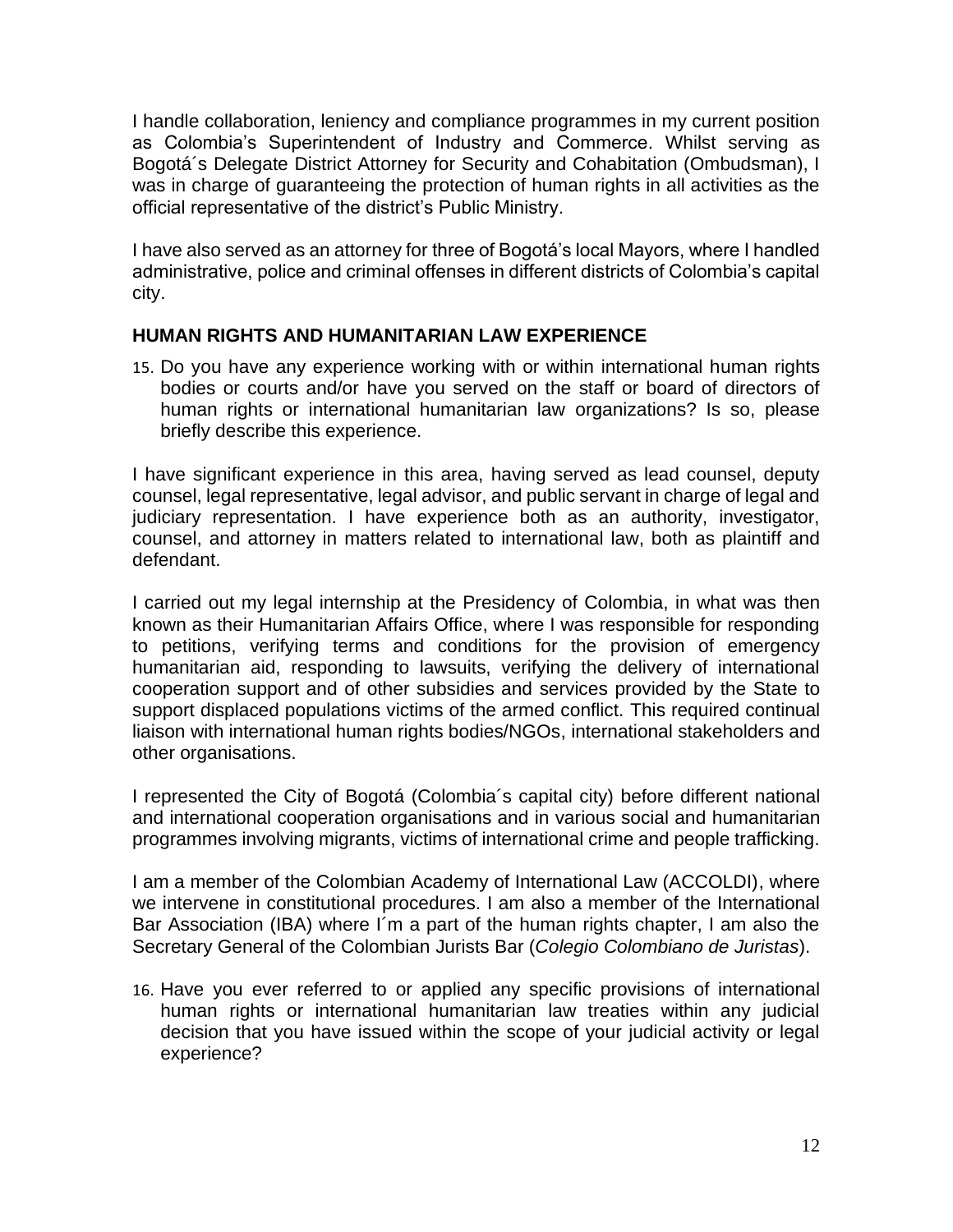I have referred to and/or applied specific provisions of international human rights and/or international humanitarian law treaties on several occasions in my capacity as serving as lead counsel, deputy counsel, legal representative, legal advisor, and public servant in charge of legal and judiciary representation. I have experience both as an authority, investigator, counsel, and attorney in matters related to international law, both as plaintiff and defendant. Furthermore, in my work with the Colombian Ministry of Foreign Affairs, we were required to ensure compliance with international human rights and the relevant treaties – and my work was focused on the negotiation of treaties, amongst other responsibilities.

In various roles with the Bogotá DC Mayor's Office, for three local Bogotá Mayors and for the Colombian Presidency Humanitarian Affairs Office, I was required to refer and comply with such laws and treaties, which were instrumental in my representation of asylum seekers and refugees.

I have also presented a case to the Office of the Prosecutor of the ICC regarding the situation in Venezuela, as previously detailed, alongside the Colombian and Chilean Senators, which required detailed knowledge, understanding, reference and application of laws and treaties related to international human rights law and of course the Rome Statute.

### **IMPLEMENTATION OF THE ROME STATUTE AND INTERNATIONAL CRIMINAL LAW**

17. During the course of your judicial activity, if any, have you ever applied the provisions of the Rome Statute directly or through the equivalent national legislation that incorporates Rome Statute offences and procedure? Have you ever referred to or applied jurisprudence of the ICC, *ad hoc,* or special tribunals? If yes, please describe the context in which you did.

As per my previous response, I was a leading figure within the delegation that included a number of Colombian and Chilean Senators that presented a case regarding the situation in Venezuela to the ICC's Office of the Prosecutor, which is still pending trial before the Court.

### **EXPERIENCE AND PERSPECTIVE RELATED TO GENDER MAINSTREAMING**

18. Could you share examples of when you applied a gender perspective in the course of your professional career?

I perceive gender to be a transversal consideration across almost all aspects of my work. I endeavour to be mindful when it comes to applying gender perspectives in both the professional and personal spheres, striving for fair and equal representation.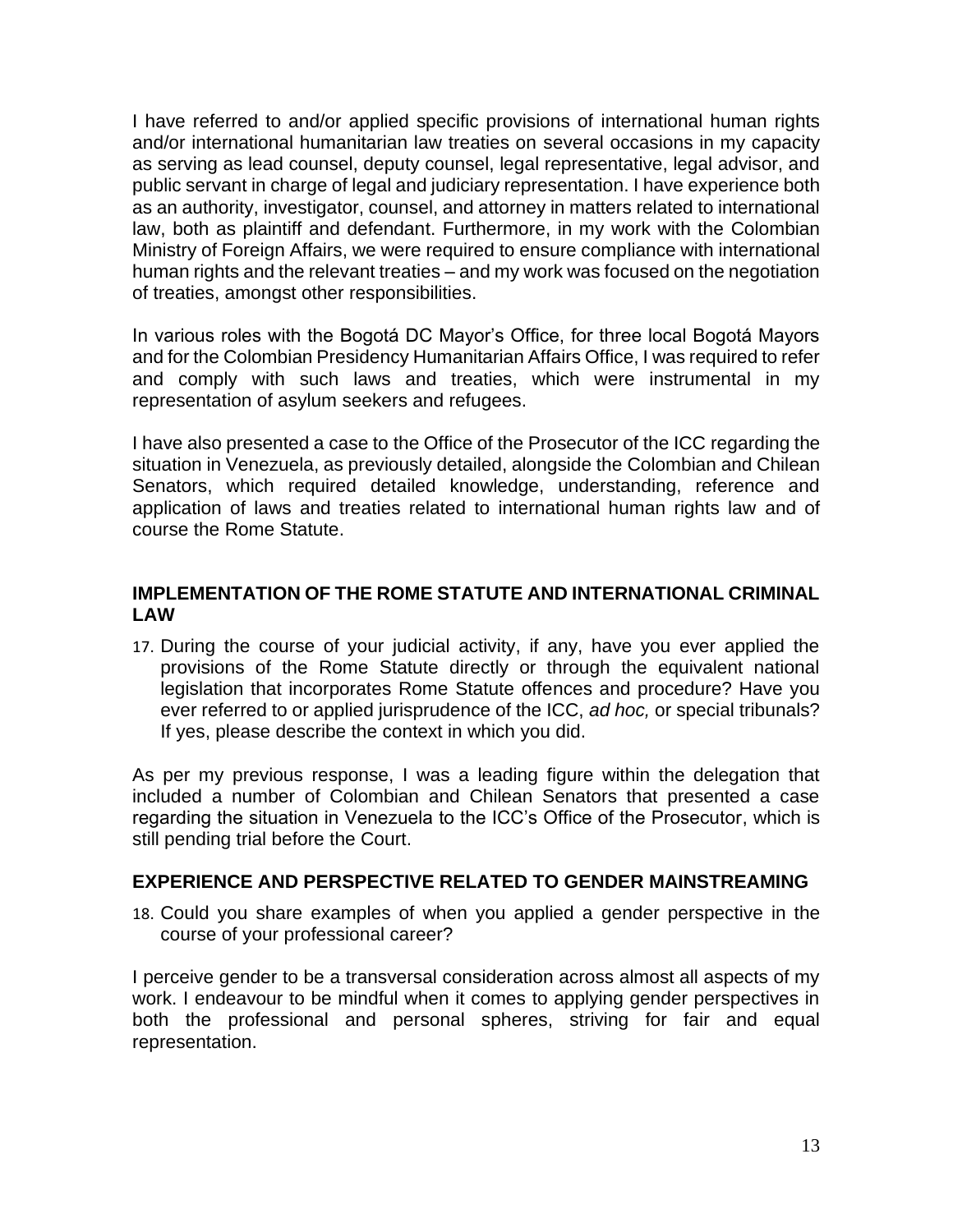Additionally, in the course of my career – and as previously detailed in other answers – I have been required to focus on gender against the backdrop of SGBCs. Whilst serving as Bogotá´s Director of International Relations, I represented Bogotá before different cooperation organisations and in various social and humanitarian programmes involving migrants, victims of international crime and people trafficking, where there was often a focus on gender.

Then, whilst serving as Bogotá´s Delegate District Attorney for Security and Cohabitation (Ombudsman), I was in charge of guaranteeing the protection of human rights in all activities as the official representative of the district's Public Ministry, where again there was an emphasis on gender and campaigning for improved equality. Similarly, in my work as an attorney for three different Local Mayors in Bogotá, gender was a transversal theme across much of our work and many of our investigations were, unfortunately, focused on gender-based violence.

Again, at the Presidency of Colombia, in what was known as their Humanitarian Affairs Office at the time, I was responsible for responding to petitions, verifying terms and conditions for the provision of emergency humanitarian aid, responding to lawsuits, verifying the delivery of international cooperation support and of other subsidies and services provided by the State to support displaced populations victims of the armed conflict, where gender was another leitmotif throughout so many of the cases we saw.

### **CRITERIA OF HIGH MORAL CHARACTER, INDEPENDENCE, IMPARTIALITY AND INTEGRITY**

19. What, in your opinion, does the Rome Statute requirement of "high moral character" mean and how do you embody these characteristics? What in your opinion would be contrary to "high moral character"?

The ICC (both the Office of the Prosecutor and the Honourable Judges) should be obliged to comply with a strict code of conduct and the most transparent and independent oversight mechanisms, in order to protect their mandate and uphold their decisions with no element of doubt about their integrity.

Not disclosing conflicts of interest or hiding information are contrary to high moral character. I believe that recusal should only take place when a Judge has a conflict of interest, when they have made or stated an opinion that could jeopardise the case, when their previous actions regarding an investigation or case, whether in a national or international court, or their ties to a specific individual or situation might harm the final ruling or taint the impartiality of the process or decision.

For me, an independent Judge is one whose only obligation is to administer justice, someone who speaks through their decisions, upholds the law and complies with the rule of law. An independent Judge is someone who behaves professionally, ethically,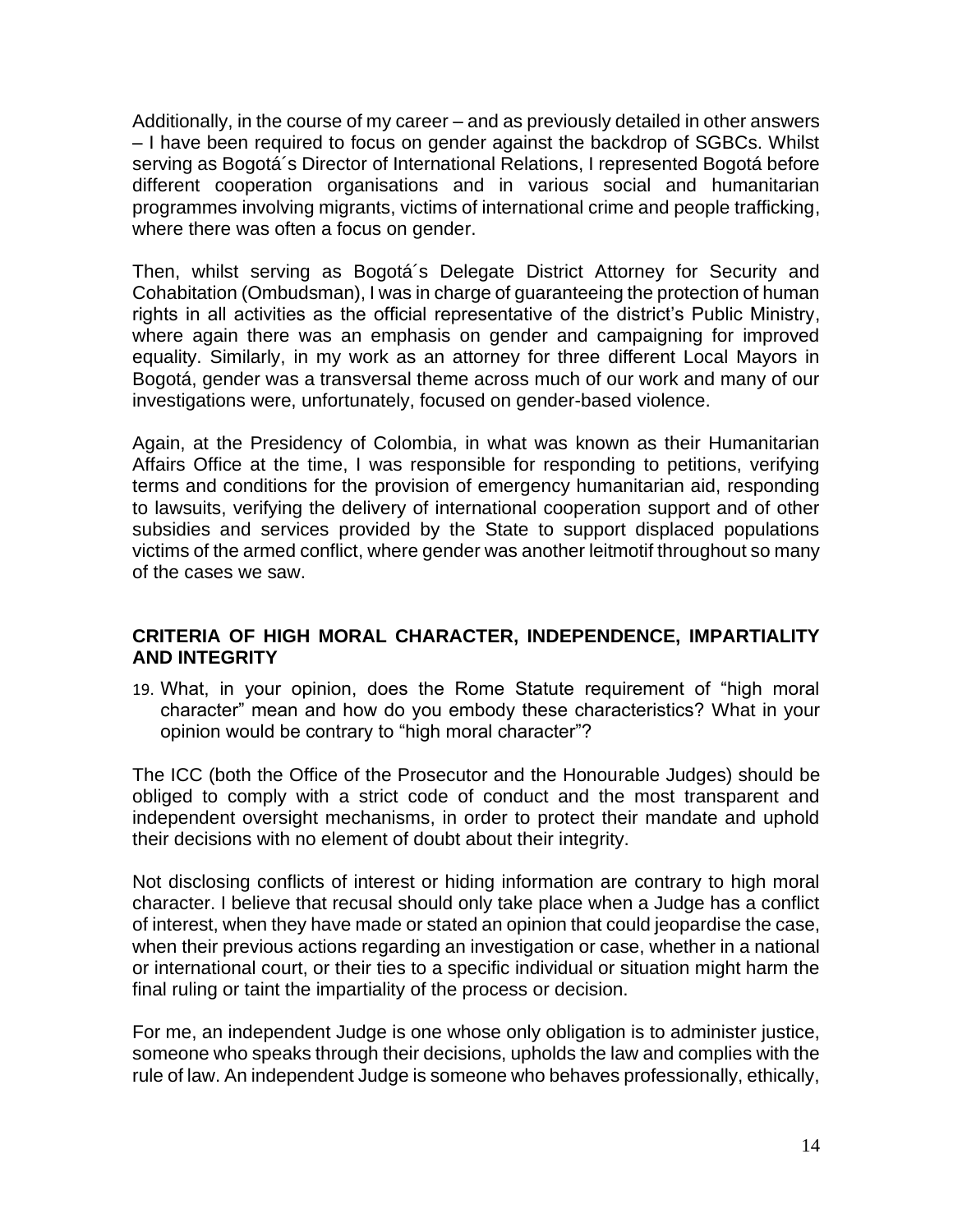respects the law and due process, contributes to the work and wellbeing of their court and colleagues.

Throughout my career, I have remained wholeheartedly committed to working with the utmost professionalism, integrity and with "high moral character".

20. Have you ever resigned from a position as a member of the bar of any country or been disciplined or censured by any bar association of which you may have been a member? If yes, please describe the circumstances.

### No.

- 21. It is expected that a judge shall not, by words or conduct, manifest or appear to condone bias or prejudice, including, but not limited to, bias or prejudice based upon age, race, creed, color, gender, sexual orientation, religion, national origin, disability, marital status, socioeconomic status, alienage or citizenship status.
	- a) What is your opinion on this expectation?

I believe that whilst it is important not to exercise any form of discrimination in determining the eligibility of Judges to serve the Court, one also needs to ensure diversity and representation. When it comes to the appointed Judge ruling on cases, then these factors should not bias their decisions and any potential conflicts of interest related to these areas should be declared to the Court. It is important to remember that a Judge must comply with the requisites stated within the Rome Statute and the requisites of their own jurisdiction to administer justice.

b) Have you ever been found by a governmental, legal or professional body to have discriminated against or harassed an individual on these grounds? If yes, please describe the circumstances.

### No.

22. Are you aware of any formal allegations made about you related to professional misconduct, including allegations of sexual harassment, discrimination, or bullying, or any investigations regarding your alleged professional misconduct related to the same? If so, please explain.

As a public servant, especially one that judges, enforces, investigates and sanctions, I often face allegations and complaints from sanctioned parties seeking revenge, retaliation and a means of evading the payment of the sanction.

To-date, I have never been sanctioned as a result of these allegations or complaints but following due process, investigations have been opened. Specifically, I recently levied sanctions in a case involving criminals that formed a cartel to illegally resale football tickets. The case in question was part of a worldwide criminal case known as FIFAGATE, regarding incidences of corruption and criminal offenses during the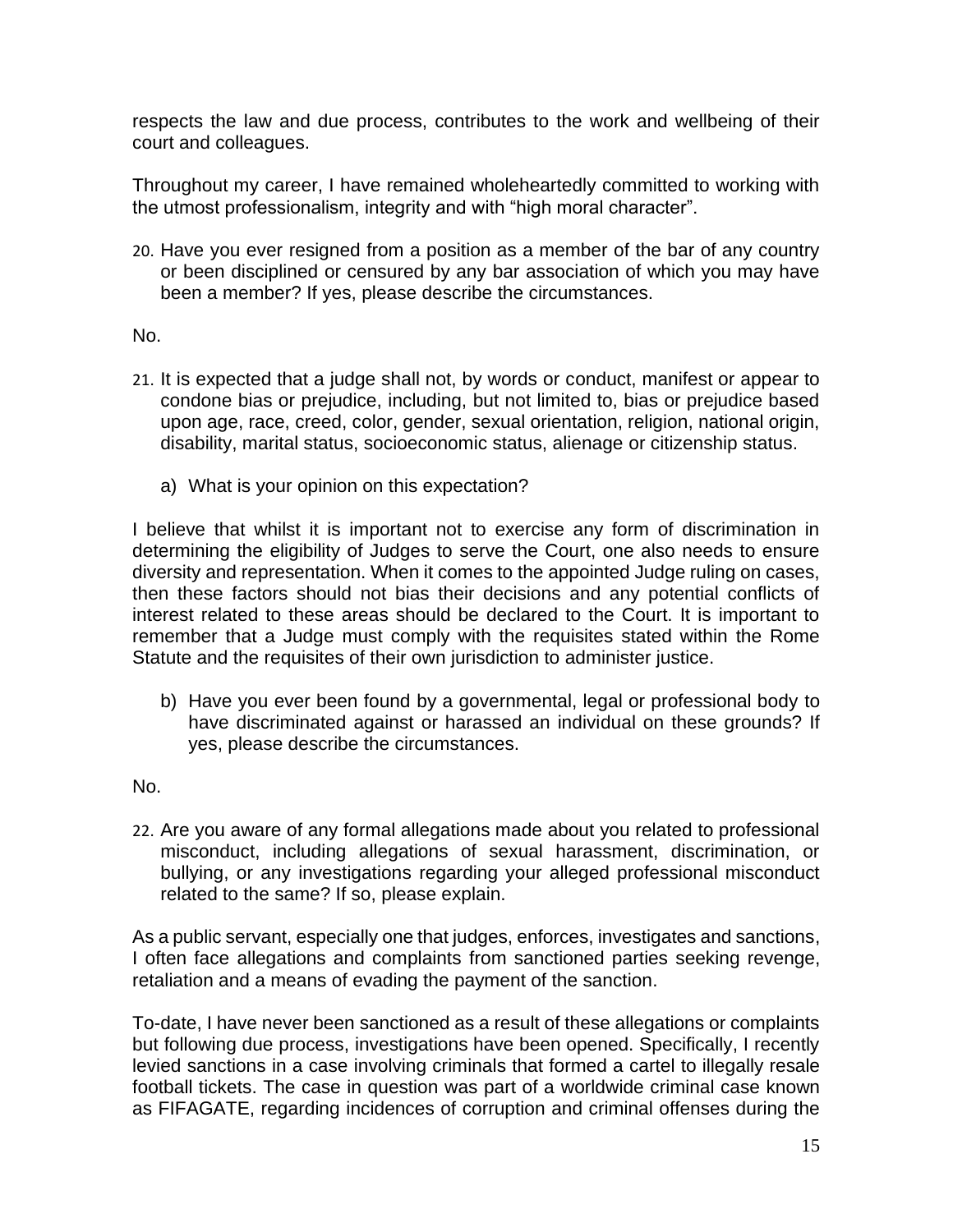2018 World Cup. Recently, I sanctioned the Colombian Football Federation and several individuals who are currently criminally prosecuted both in Colombia and the United States.

I would like to make it very clear that there has not been a ruling or sanction against me in any criminal, disciplinary or administrative court in Colombia or elsewhere.

23. Do you have any reason to believe that any current or former colleagues or professional contacts, if asked, would share concerns regarding your professional conduct?

No.

- 24. Article 40 of the Rome Statute and the ICC 'Code of Judicial Ethics' requires judges to be independent in the performance of their functions.
	- a) What difficulties, if any, can you envisage in taking a position independent of, and possibly contrary to, the position of your government?

I have clearly stated in previous responses that I have presented situations before the Office of the Prosecutor (Venezuela, Nicolás Maduro Moros and others), and that I am currently Colombia's Superintendent of Industry and Commerce, that's to say the National Competition, Data Protection and Consumer Protection Authority. This makes me a member of the Executive Branch, whereby I was appointed by the President following a nomination and public process to compete for the fixed-term, four-year position  $(2018 - 2022)$ .

b) How would you act in cases where significant (direct or indirect) political pressure was exerted upon you and/or you and your colleagues?

For me, an independent Judge is one whose only obligation is to administer justice, someone who speaks through their decisions, upholds the law and complies with the rule of law. An independent Judge is someone who behaves professionally, ethically, respects the law and due process, contributes to the work and wellbeing of their court and colleagues.

As previously stated, it is important to alert the Court should any potential conflict of interest arise, and anything relevant that might affect the decision, or the Court should be raised prior to any judgement. These conflicts of interest might be familial or professional ties, or wider affiliations, to cases, suspects, or individuals being prosecuted by the Court. This should include any cases or situations previously known or referred to, whether as an advisor or official, in any other country or organisation (public and private), or indeed other situations that if not disclosed to the Court in a timely manner might taint the process and final ruling.

The relationship between a Judge and the authorities of their country should be one of mutual respect and cooperation, but ultimately it is imperative that there is a clear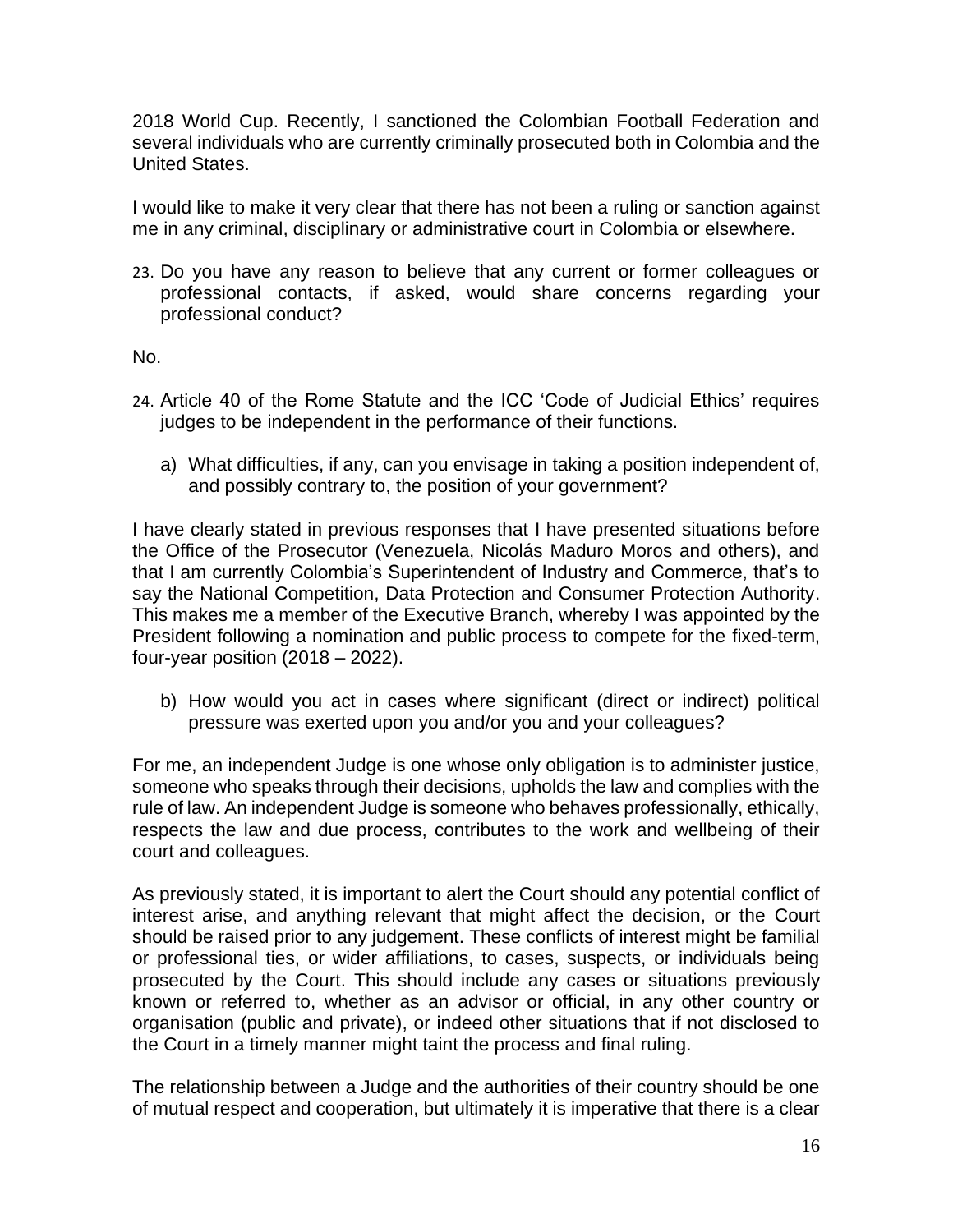distancing when it comes to cases and decisions. The Judge needs to operate with neutrality and an open mind, discussing their decisions and abandoning any prejudices and preconceptions at the door to their Court. At no point should a Judge be advancing their home country's national political or judicial agenda, nor should it play any part in the undertaking of their work or affect their rulings.

In the same way, any relationship between an ICC judge and other stakeholders in a case (from academia, NGO´s or other international organizations and jurisdictions, among others) should be of mutual respect, fruitful cooperation and mutual understanding, but always with a clear distance between their substantive and judicial duties and wider academic or cooperation agendas.

Judges speak throughout their rulings. Therefore, political pressure, as well as the Judge's own views, should be kept away so that the decision is based on facts and evidence. In the same way, political and international pressure should not interfere with the work of the Court: a clear distinction should be made between the administration of the Court and the Court's administration of justice.

25. Please describe specific measures you have undertaken to advance a work environment free of bullying, harassment, and other harmful behavior.

Professionally and personally I strive to create environments that are completely free from any bullying, harassment or other harmful behaviours.

From an early stage in my career, I have been responsible for managing personnel, both in the public and private sectors. I am currently leading Colombia's Superintendence of Industry and Commerce, which has 1800 employees nationwide. Our work in this area has been recognised, with the Superintendence awarded the title of a "Great Place to Work", and also as a Responsible Family Environment (EFR in Spanish). Alongside our work promoting a positive, safe and happy working environment, we have also introduced policies to ensure that should any harmful behaviours take place, there are safe and secure reporting channels and due processes in place for these situations to be carefully managed. It is a matter that I take very seriously, and in my capacity leading the organisation, I take a personal interest in ensuring that our working environments across the country are safe and secure for all employees.

Previously, whilst serving as Bogotá´s Delegate District Attorney for Security and Cohabitation (Ombudsman), I was in charge of guaranteeing the protection of human rights with a particular focus on school bullying. As part of my work here, I drafted and implemented a plan to protect minors throughout the city's public school system. This was a highly beneficial piece of work and one which has subsequently proven useful, because in my current position as Colombia's Data Protection Authority, I have been very active in protecting minors from cyberbullying and other harmful behaviours in social media.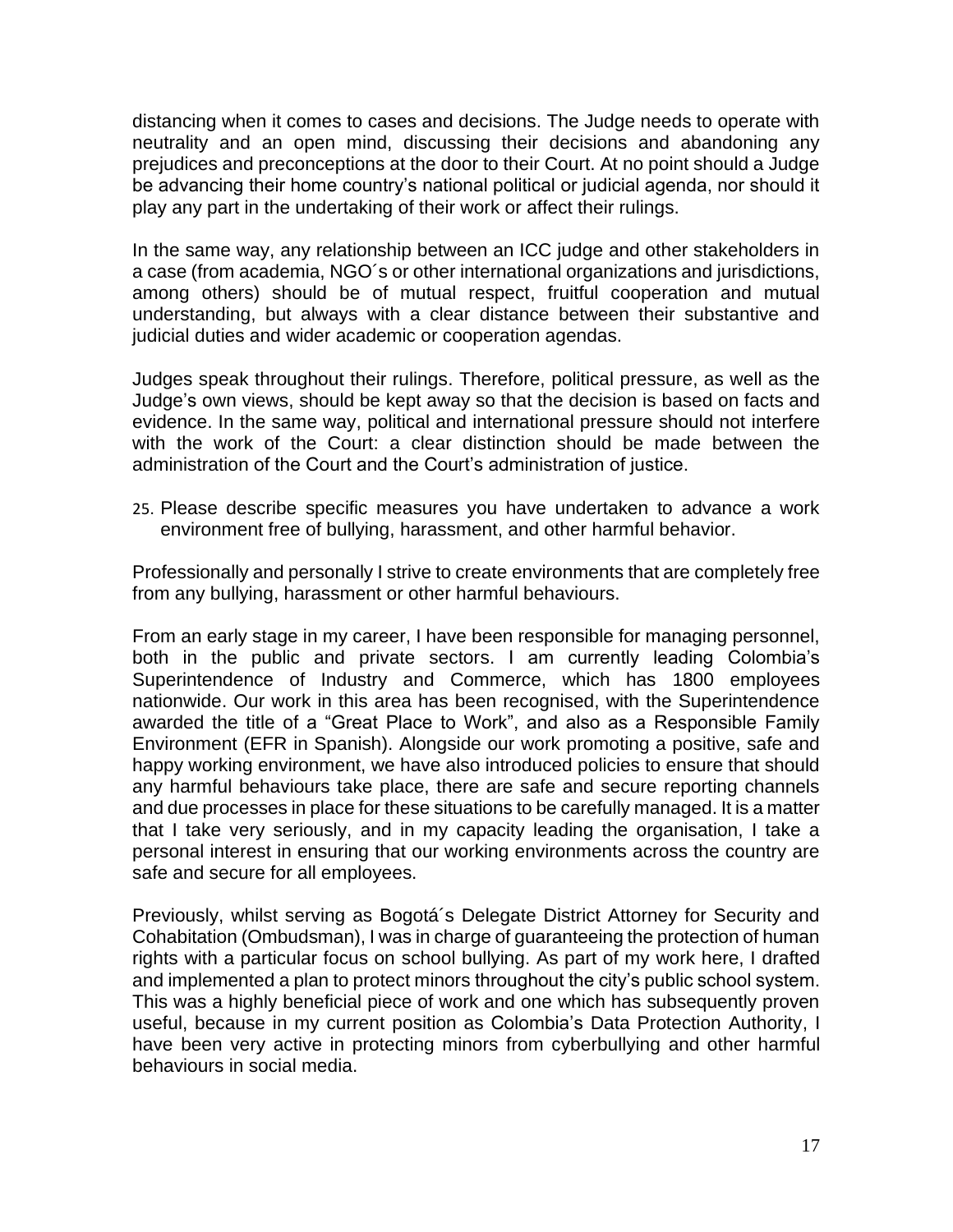# **OTHER MATTERS**

- 26. The Rome Statute requires that judges elected to the ICC be available from the commencement of their terms, to serve a non-renewable nine-year term, and possibly to remain in office to complete any trials or appeals. A judge is expected to handle legal matters for at least seven hours per day, five days per week.
	- a) Do you expect to be able to serve at the commencement and for the duration of your term, if elected?

Yes.

b) To what extent are the judicial tasks described above compliant with your expectations of work standards? Please describe any potential adaptations you may require.

I am very accustomed to working under pressure. In previous positions, as well as in my current role as Colombia's sole competition authority (amongst other responsibilities), I have to address the public on various occasions, hold press conferences and interviews, attend congressional hearings, appear before the Courts, and make other appearances due to my public role. I investigate and sanction a wide range of misdemeanours and I am the primary spokesperson for my Authority. I am also frequently called upon to represent the Superintendence of Industry and Commerce, and Colombia, before major international organisations such as the OECD, UNCTAD, WIPO, International Competition Network (ICN) and the International Consumer Protection and Enforcement Network (ICPEN), among others*.* Whilst one always tailors their way of working around the new working environment, I cannot think of any particular adaptations that would need to be made.

27. Please feel free to address any other points here.

I believe that it is imperative for victims, both individuals and organisations, to appear before the Court during all hearings and for the final ruling. If elected, I would look to ensure plural participation of victims and for them to play an active role in cases. Furthermore, I believe that it is very important for victims to have the opportunity to effectively challenge appeals and appear before the Chamber, and for them to be granted reparations if determined in a ruling. Reflecting on a previous question, another obstacle in the operation of the Court and the effectiveness of its rulings, is ensuring adequate reparations for the victims, which is why assets from the accused and other suspects have to be seized in due time, preventatively, prior to the final ruling, to ensure that assets aren't dispensed with during the trial and that there are sufficient funds to compensate victims as required.

My own country, Colombia, has taught me this: there is no point in a great ruling without any effective symbolic or economic reparation for the victims. There are no